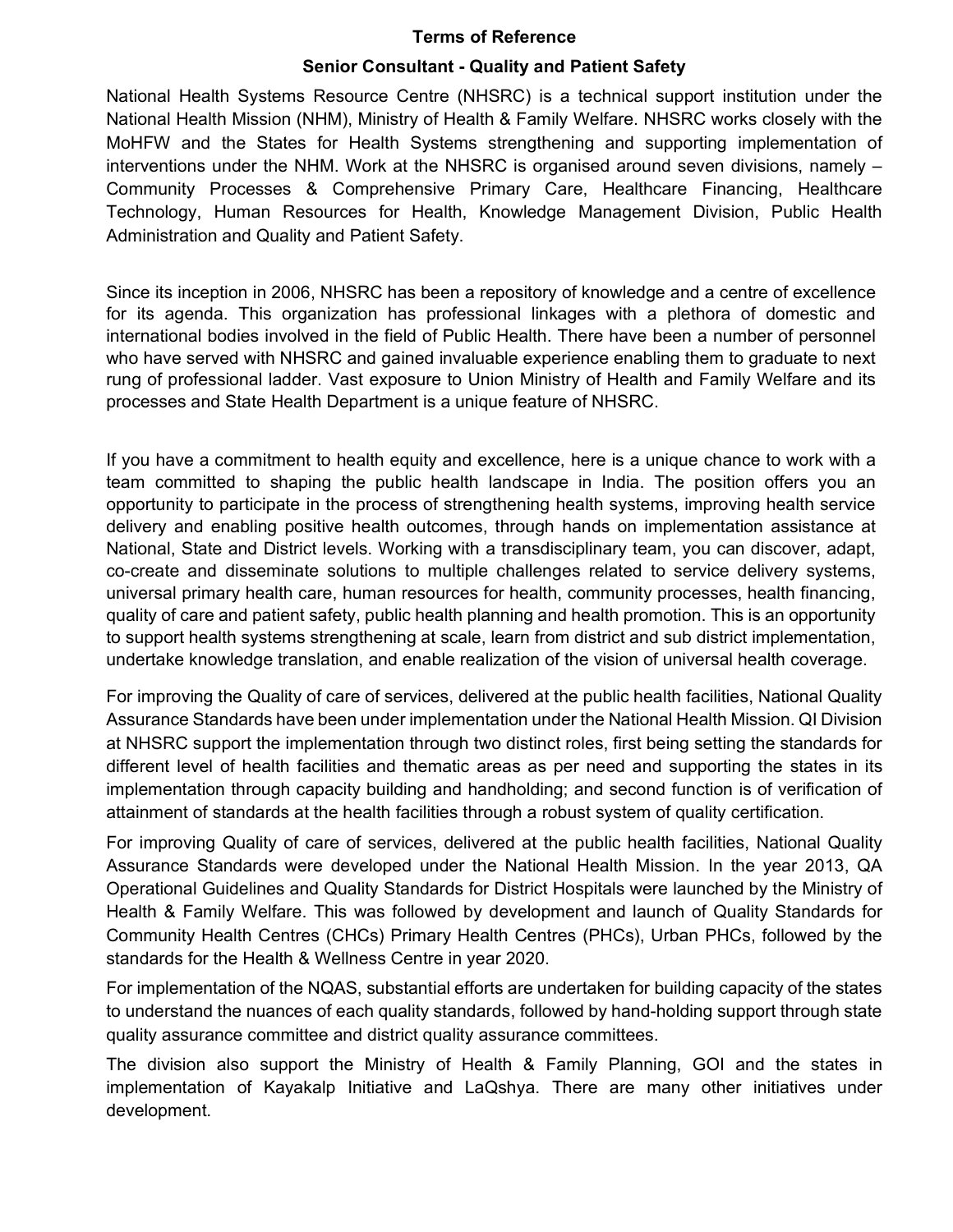For supporting above mentioned tasks, NHSRC intends to induct a Senior Consultant in the QI Division. The Division has a mix of competent and motivated team and young professionals. S/he is expected to be team player and lead efforts to mentor and nurture the talent. The incumbent is expected to have good clinical background and excellent writing skills.

Support to the States require extensive travel to the states, which may be about one third of the time.

The Position reports to Advisor- Quality and Patient Safety and is on Contractual basis.

### Roles & Responsibilities:

Expected roles of the incumbent are summarised below –

- (a) Review the contemporary literature and programme guidelines, and examine the existing measurement system (ME & checkpoints) under the NQAS; then lead the team in development and review of the standards, which are contemporary and also meet the ISQua norms
- (b) Lead the division efforts in drafting of other initiatives
- (c) Mentor the QI Division's team and states' teams
- (d) Facilitate innovations and partnerships for scale-up of Quality and safety initiative
- (e) Development of Resource Material
- (f) Conduct training
- (g) Engagement with multiple stakeholders such as MoHFW, States, ISQua, Medical Colleges,
- (h) Any other task, as per need of the QI Division

## Qualification & Experience:

For achieving above-mentioned deliverables, the applicant is expected to possess following qualifications & experience –

#### Essential Qualification –

- 1. Possess MBBS / BDS/BAMS/BYMS/BUMS/BSMS/BHMS degree from a recognised university
- 2. Two years' full-time Post graduate degree from a reputed institute:
	- a) Master's in Hospital Administration
	- b) Master's in Hospital Management
	- c) Master's in Public Health
	- d) Post Graduate Diploma in Hospital and Health Management
- 3. Three years of Robust Experience of Implementing NQAS with tangible results
- 4. 3 years' post-qualification experience (after two years' PG degree)

#### Note-

- Only shortlisted candidates will be called for an interview.
- Formal educational qualification could be relaxed for deserving candidate.
- The candidates may be subjected to written test and presentation to judge their knowledge, writingskills and language proficiency.
- After written tests, only short-listed candidates may be asked to appear for the interview.

Age Limit: 50 years & below. (as on last date of receiving the application)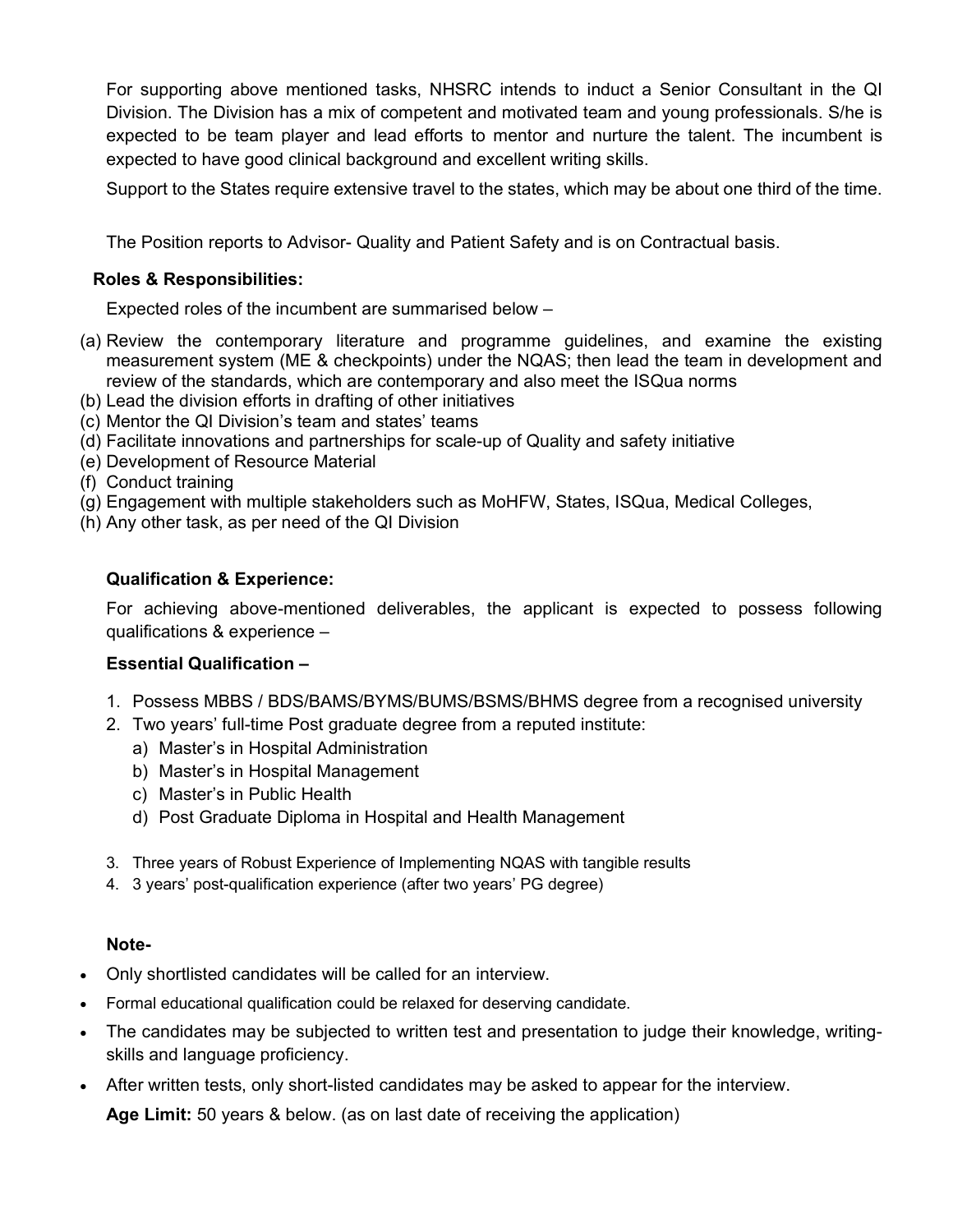Work Location: New Delhi; Opportunity to gain hands on experience of public health canvas of states and districts. Extensive Travels to the States and Districts as per need.

Remuneration Range: Between Rs.90,000/- to Rs. 1,50,000/-

### \*Fee offered within the band will be commensurate with qualification and experience

Other Benefits: In addition to the renumeration mentioned above, Consultants of NHSRC are entitled to Free Accidental insurance, Subsidized Medical insurance ,Mobile bills reimbursement, Laptop reimbursement (As per NHSRC Policy), 30 days Consolidated leave, fully paid Maternity leave (For Female Consultants) as per Government of India policy, performance linked increments, TA/ DA and per diem for on-duty visits.

Duration of Contract: Contract till 31<sup>st</sup> March 2024 with further extensions of similar duration (subject to satisfactory performance)

Candidates selected in this interview could be considered for other vacant positions at NHSRC requiring similar skill sets and at appropriate level.

How to apply: Candidates are requested to fill the online application correctly which is available on the NHSRC website (http://nhsrcindia.org). Applications will be accepted in the prescribed online application format only. Last date for receiving applications is 7<sup>th</sup> February 2022.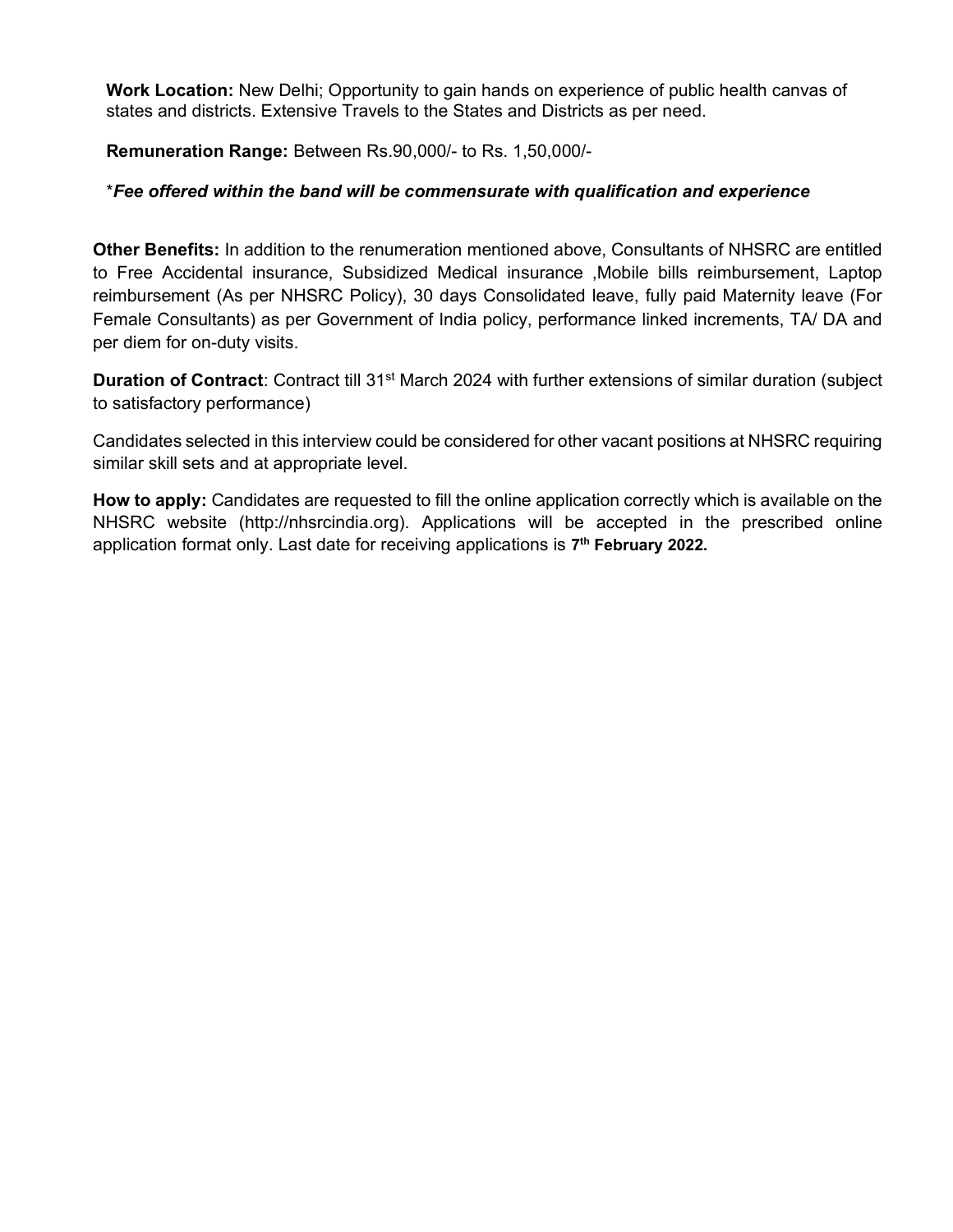## संदर्भ शर्तें सीनियर कनसल्टेंट –गुणवत्ता और रोगी सूरक्षा

राष्ट्रीय स्वास्थ्य प्रणाली संसाधन केंद्र (एन.एच.एस.आर.सी.) स्वास्थ्य एवं परिवार कल्याण मंत्रालय के राष्ट्रीय स्वास्थ्य मिशन (एन.एच.एम.) के अंतर्गत तकनीकी समर्थन संस्था है। एन.एच.एस.आर.सी. स्वास्थ्य प्रणालियों को मजबूत करने और एन.एच.एम. के अंतर्गत कार्यक्रमों के कार्यान्वयन में समर्थन के लिए स्वास्थ्य एवं परिवार कल्याण मंत्रालय और राज्यों के साथ करीबी तौर पर कार्य करता है। एन.एच.एस.आर. सी. में कार्य सात विभागों के आसपास व्यवस्थित है। ये विभाग हैं – सामुदायिक प्रक्रियाएं एवं व्यापक प्राथमिक देखभाल, स्वास्थ्य देखभाल वित्तपोषण, स्वास्थ्य देखभाल प्रौद्योगिकी, स्वास्थ्य के लिए मानव संसाधन, ज्ञान प्रबंधन विभाग, सार्वजनिक स्वास्थ्य एवं **गुणवत्ता और रोगी** 

#### सरक्षा ।

वर्ष 2006 में आरंभ से ही, एन.एच.एस.आर.सी. अपने कार्यक्रम के लिए ज्ञान के कोष और उत्कृष्टता केंद्र के रूप में कार्य करता रहा है। सार्वजनिक स्वास्थ्य के क्षेत्र में काम कर रहे अनेक घरेलू और अंतरराष्ट्रीय निकायों के साथ इस संगठन के पेशेवर संपर्क हैं। ऐसे अनेक व्यक्ति हैं जिन्होंने एन.एच.एस.आर.सी. को सेवाएं दी और स्नातक से लेकर पेशेवर जीवन की नई मंजिल पर पहुंचने तक अमृल्य अनुभव प्राप्त किया। स्वास्थ्य एवं परिवार कल्याण मंत्रालय और इसकी प्रक्रियाओं में व्यापक अनुभव एन.एच.एस.आर.सी. की अनूठी विशेषता है।

यदि आप स्वास्थ्य संस्था और उत्कृष्टता के लिए प्रतिबद्ध हैं तो यह भारत में सार्वजनिक स्वास्थ्य परिदृश्य को दिशा देने के लिए प्रतिबद्ध दल के साथ कार्य करने का अनुठा अवसर है। यह पद आपको राष्ट्रीय, राज्य और जिला स्तर पर कार्यान्वयन सहायता के बारे में अनुभव के माध्यम से स्वास्थ्य प्रणाली को मजबूत करने, स्वास्थ्य सेवा वितरण में सुधार और सकारात्मक स्वास्थ्य परिणाम हासिल करने में सक्षम होने की प्रक्रिया में भाग लेने का अवसर उपलब्ध कराता है। कई विषयों एवं क्षेत्रों से संबंधित टीम के साथ कार्य करके आप सेवा वितरण प्रणाली, सार्वभौमिक स्वास्थ्य देखभाल, स्वास्थ्य के लिए मानव संसाधन, सामुदायिक प्रक्रियाओं, स्वास्थ्य वित्तपोषण, उत्कृष्ट देखभाल एवं रोगी सुरक्षा, सार्वजनिक स्वास्थ्य नियोजन और स्वास्थ्य संवर्धन संबंधी अनेक चुनौतियों के समाधान खोजने, अपनाने, सह—सृजन और प्रचार-प्रसार में योगदान कर सकते हैं। यह स्वास्थ्य प्रणालियों को मजबूत करने, जिला एवं उप–जिला स्तर पर कार्यान्वयन से सीखने, ज्ञान को दूसरों तक पहुंचाने और सार्वभौमिक स्वास्थ्य कवरेज में सहायता करने का अवसर है।

सार्वजनिक स्वास्थ्य केंद्रों में वितरित देखभाल सेवाओं की गुणवत्ता सुधारने के लिए राष्ट्रीय स्वास्थ्य मिशन के अंतर्गत राष्ट्रीय गुणवत्ता आश्वासन मानक कार्यान्वयनाधीन हैं। एन.एच.एस.आर.सी. में क्यू आई विभाग दो विशिष्ट भूमिकाओं के माध्यम से कार्यान्वयन में समर्थन देता है – प्रथम, स्वास्थ्य केंद्रों एवं आवश्यकता अनुसार थीमैटिक क्षेत्रों के विविध स्तर के लिए मानक स्थापित करना और क्षमता निर्माण एवं हैंडहोल्डिंग के माध्यम से कार्यान्वयन में राज्यों का समर्थन करना। द्वितीय, गुणवत्ता प्रमाणन की गतिशील प्रणाली के जरिए स्वास्थ्य केंद्रों में मानकों के हासिल करने का सत्यापन।

सार्वजनिक स्वास्थ्य केंद्रों में वितरित देखभाल सेवाओं की गुणवत्ता सुधारने के लिए राष्ट्रीय स्वास्थ्य मिशन के अंतर्गत राष्ट्रीय गुणवत्ता आश्वासन मानक विकसित किए गए हैं। स्वास्थ्य एवं परिवार कल्याण मंत्रालय ने वर्ष 2013 में क्यू ए प्रचालन दिशानिर्देश और जिला अस्पतालों के लिए गुणवत्ता मानकों की शुरुआत की। इसके उपरांत सामुदायिक स्वास्थ्य केंद्रों (सी.एच.सी.एस.), प्राथमिक स्वास्थ्य केंद्रों (पी.एच.सी.एस.), शहरी पी.एच.सी.एस. के लिए गुणवत्ता मानक विकसित और जारी किए गए। इसके बाद वर्ष 2020 में स्वास्थ्य एवं आरोग्य केंद्र के लिए मानक विकसित और जारी किए गए।

एन.क्यू.ए.एस. के कार्यान्वयन के लिए प्रत्येक गुणवत्ता मानक की बारीकियों को समझने के उद्देश्य से राज्यों के क्षमता निर्माण के लिए महत्वपूर्ण प्रयास किए गए। इसके उपरांत राज्य गुणवत्ता आश्वासन समिति और जिला गुणवत्ता आश्वासन समितियों के जरिए हैंड–होल्डिंग समर्थन उपलब्ध कराया गया।

यह विभाग कायाकल्प पहल और लक्ष्य के कार्यान्वयन में भारत सरकार के स्वास्थ्य एवं परिवार कल्याण मंत्रालय और राज्यों को समर्थन भी देता है। अनेक अन्य पहल भी विकास की प्रक्रिया में हैं।

उपर्युक्त उल्लेखित कार्यों में समर्थन के लिए एन.एच.एस.आर.सी. गुणवत्ता सुधार विभाग में सीनियर कनसल्टेंट नियुक्त करने का इच्छुक है। इस विभाग में सक्षम और प्रेरित टीम और युवा प्रोफेशनल्स हैं। उम्मीदवार से टीम प्लेयर होने और प्रतिभा के मार्गदर्शन एवं पालन–पोषण के प्रयासों में नेतृत्व करने की आशा की जाती है। उसकी अच्छी क्लीनिकल पृष्ठभूमि और उत्कृष्ट लेखन कौशल होने की आशा है।

इस पद पर नियुक्त व्यक्ति सलाहकार– गुणवत्ता और रोगी सुरक्षा को रिपोर्ट करता है और नियुक्ति अनुबंध आधार पर है।

#### भूमिकाएं एवं जिम्मेदारियां :

उम्मीदवार की संभावित भूमिकाएं संक्षेप में निम्नलिखित हैं –

() समकालीन साहित्य और कार्यक्रम दिशानिर्देशों की समीक्षा और एन.क्यू.ए.एस. के अंतर्गत मौजूदा मापन प्रणाली (एम.ई. और चेकपाइंट्स) का परीक्षण। मानकों के विकास और समीक्षा में टीम का नेतृत्व करना तथा आई.एस.क्यू.यू.ए. मानदडों पर भी खरा उतरना।